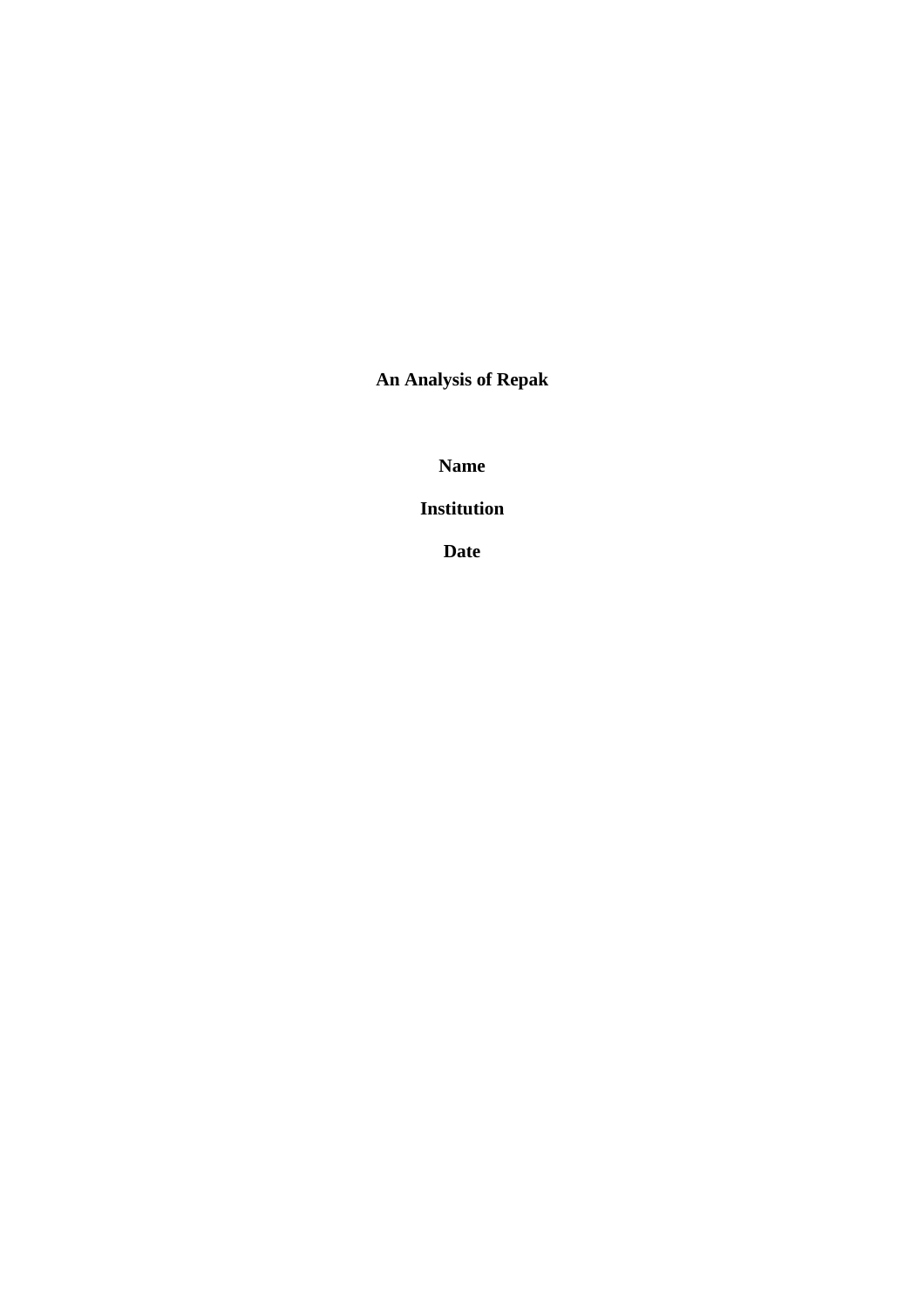#### **Introduction**

Concern for the environment has gained considerable popularity in recent years. Thanks to the efforts of a number of environmentalist groups, the level of awareness among citizens all over the world has risen to the highest level ever. However, awareness is but half of the equation. How can people translate environmental awareness to action? In this regard, Repak is helping Irish people do the actual caring for the environment through recycling.

This paper seeks to outline a marketing plan that will help inform the Irish public what Repak is and what it does. It explains how to implement an online multimedia communications campaign with emphasis on how to create a positive brand that will impact the minds of consumers.

This essay begins with a description of what Repak is and what its present external environment is like. Secondly, it identifies the internal situation at Repak by looking at its strengths, weaknesses, opportunities, and threats (SWOT). It then looks at the target market as well as the marketing mix. Finally, it will present several recommendations.

## **Repak and Its External Environment: A PEST Analysis**

The Irish industry founded Repak in 1997, with the purpose of promoting recycling. Repak is a non-profit organisation funded by the contributions of the members of the industry. Repak helps businesses comply with the requirements of the law with regard to the recovery and recycling of the items used for packaging the goods and services they sell. Repak does not do the recycling directly. Rather, it pays contractors and local authorities to facilitate the actual collection and recycling of the packaging materials used by Irish businesses.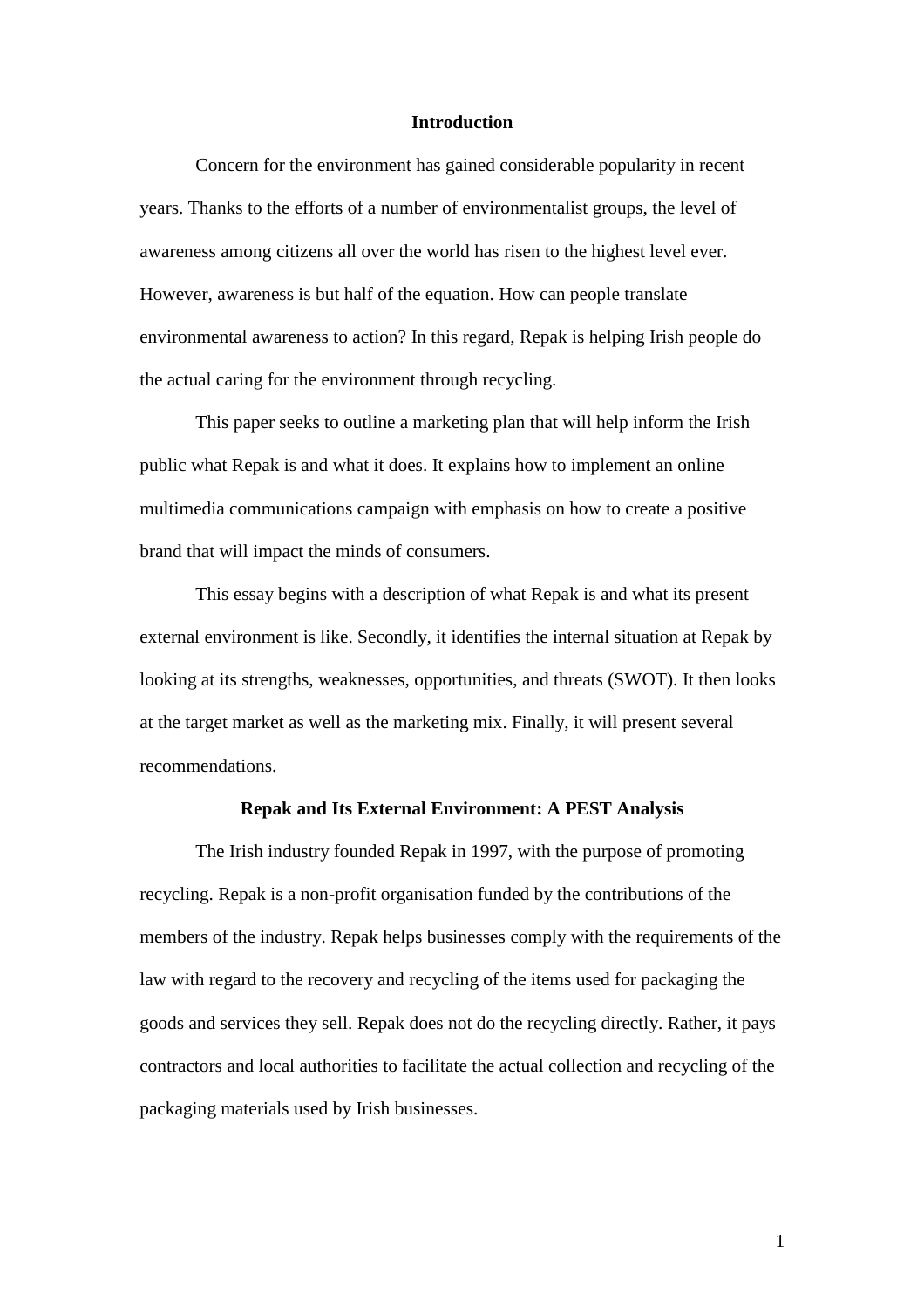The following presents a brief political, economic, social, and technological (PEST) analysis of Repak.

## **Political**

Repak is in a unique position to maximise its relationships with local and national authorities. After all, it is helping businesses comply with the Waste Management (Packaging) Regulations of 2007 (Repak, n.d.). Local authorities are also bound to benefit from a relationship with Repak because they are being contracted to deal with the collection and actual recycling of the packaging of business products and services.

## **Economic**

The economic outlook for Repak is also good. Businesses need to comply with the Waste Management Regulations 2007. As such, they will need to communicate with Repak so that they can meet such regulations. This means that Repak is assured of clients that will use its services.

## **Social**

The awareness of the importance of recycling is gaining more popular support amongst the citizens of Ireland and other countries. As such, companies that decide to become members of Repak will enjoy popularity, too.

#### **Technological**

Although Repak does not directly engage in collecting and recycling packaging, the technology involved is continuously being developed, and Repak stands to gain from such innovations. One more thing, the Internet and the World Wide Web are also gaining popularity all over the world. Repak can also develop and use this technology to promote its message and its services.

2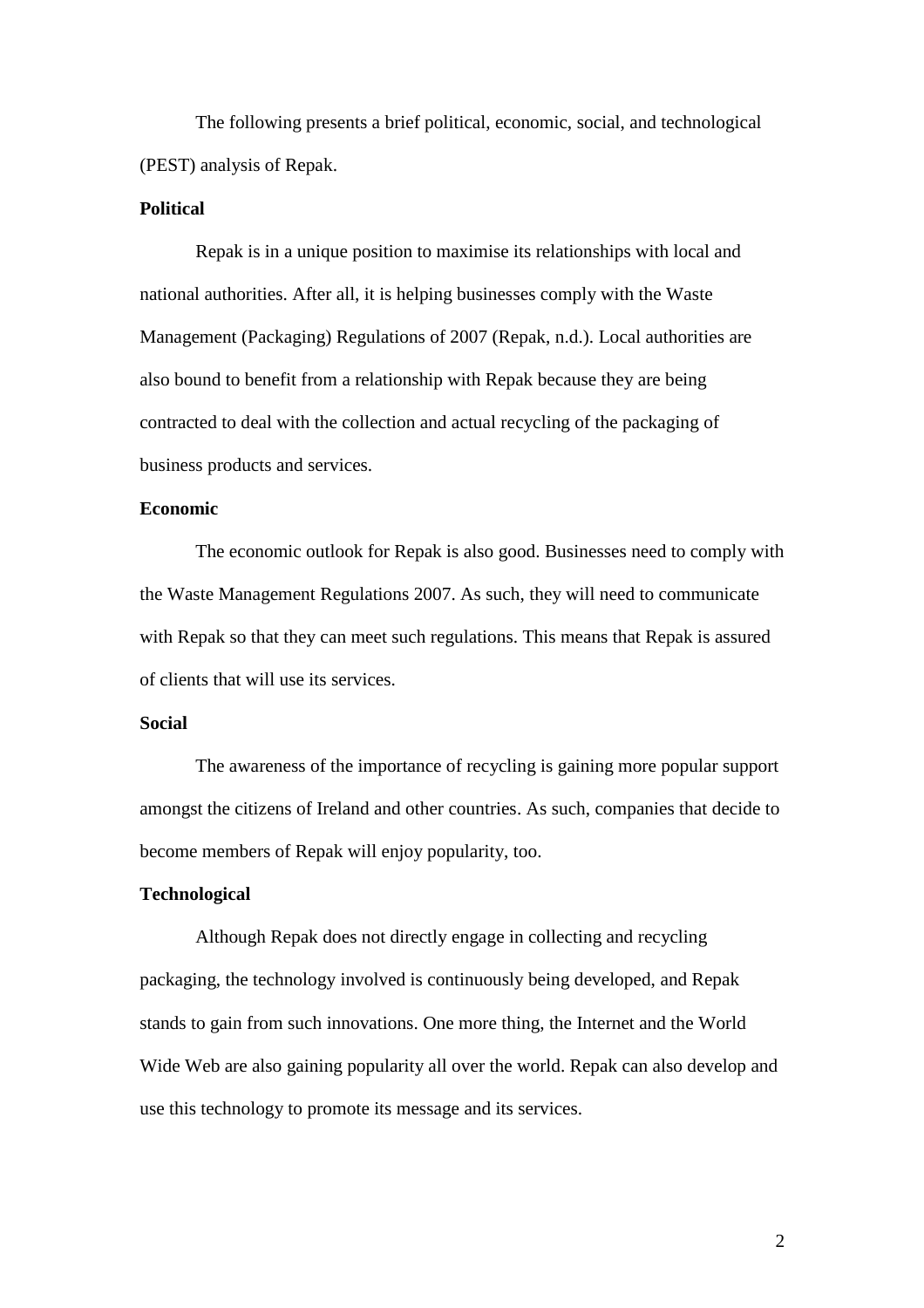#### **SWOT Analysis of Repak's Online Media**

Repak is using online media extensively. It has a website, which contains very useful information for people who visit the site. In addition to articles, it has videos, audio resources, as well as a blog. The following looks at the SWOT analysis of Repak's online media. Toward the end, some recommendations will also be given for some improvement.

#### **Strengths**

Repak's website looks inviting, and it utilises earth colours thus giving credence to its pro-Earth advocacy and services. The website can be easily navigated even by a young user. In addition to text articles, the website contains videos that will capture the attention of its visitors. A quick check at www.PRChecker.info also reveals that the Repak website, www.recyclemore.ie, has a high Google Pagerank of 5/10, which means that it has high authority based on Google's algorithm.

## **Weaknesses**

Perhaps one of the weaknesses is that Repak is maintaining a separate website for the promotion of awareness about the importance of recycling at www.recyclemore.ie.

Another weakness is that the Facebook page of Repak relatively does not have a lot of fans. The purpose of Facebook, and any social networking site for that matter, is interaction. The Facebook page of Repak, however, is full of updates from Repak, but there are not a lot of comments from other Facebook users. That is certainly a weakness in Repak's online presence.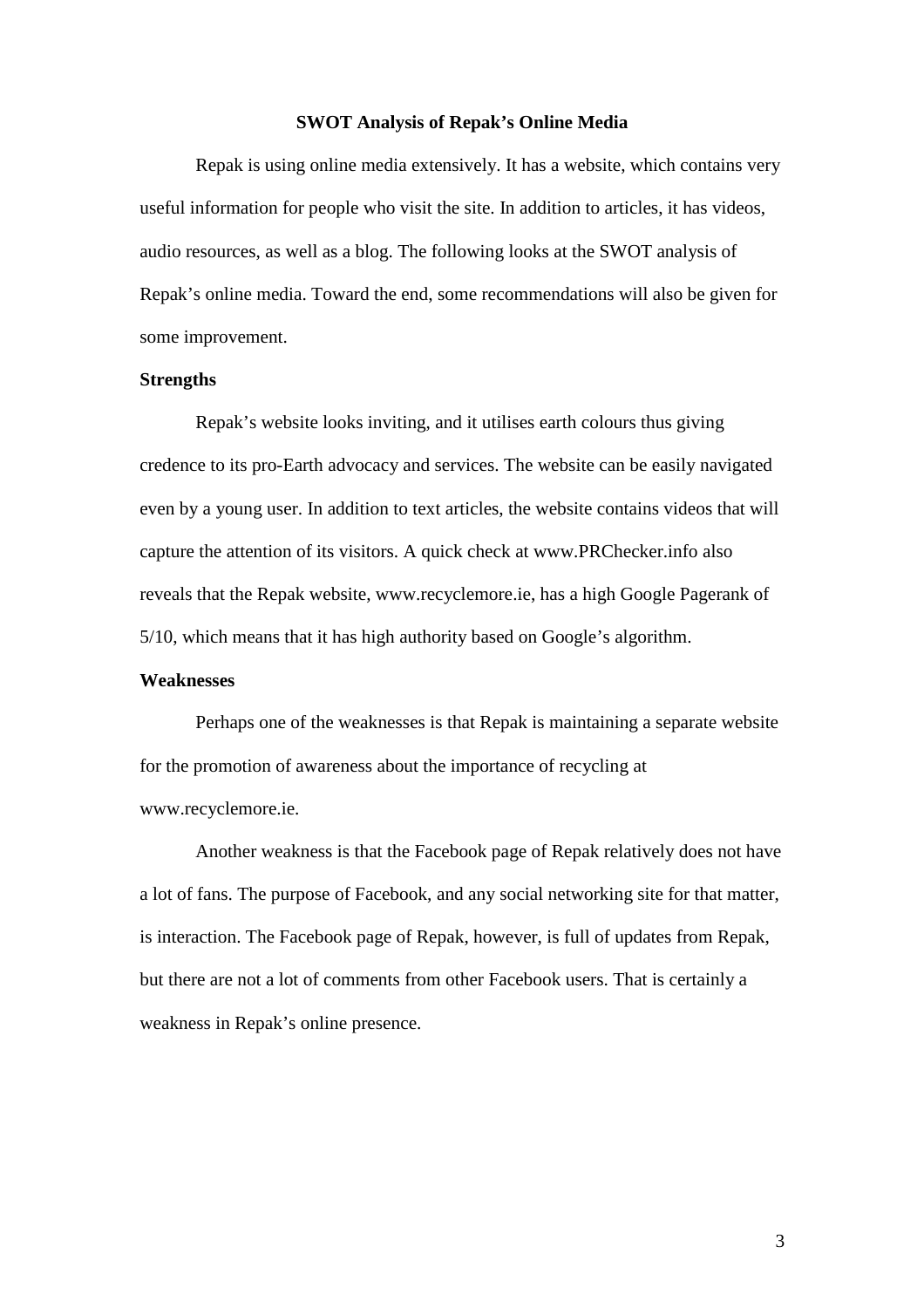#### **Opportunities**

The world of online social networking is an underdeveloped area in Repak's online media strategy. However, it can be maximised by the organisation. It should identify the sites where it can maximise its impact.

Another opportunity for Repak is to monitor news and blogs dealing with environmental awareness and recycling, and forge some form of online collaboration with them so as to maximise the impact of its online presence.

#### **Threats**

If the Waste Management (Packaging) Regulations 2007 is removed, dissolved, or changed, then Repak might lose some of its possible client base in the market. Another threat is the presence of competitors, which could lure away other members of Repak.

#### **Target Market Analysis**

Repak has two kinds of online audience—one is the businesses that use packaging for their products and services and the other is common Irish folks at homes and schools. The previous kind of audiences can go to http://www.repak.ie to learn about the services offered by Repak. The latter kind of audiences has to go to http://www.recyclemore.ie.

The kinds of action expected from each type of audience are also different. For businesses, the website intends for them to sign up with Repak to use its services. For the RecycleMore website, the apparent intention is promotion of awareness amongst kids, parents, and other members of the populace. Even households and schools, however, need to be educated about the importance of recycling (RecycleMore, n.d.).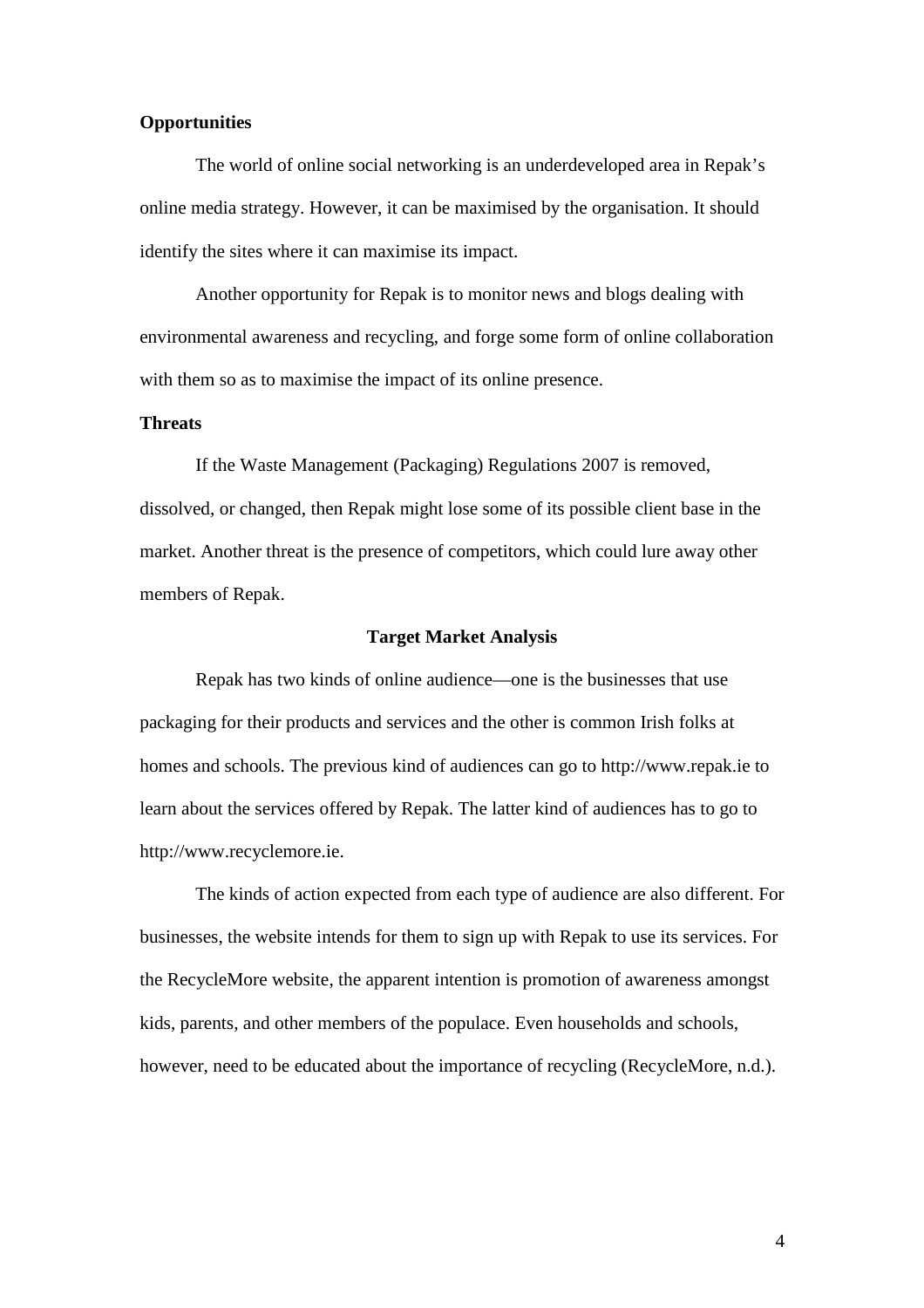#### **Marketing Mix Analysis**

The online platform of Repak could be further improved so that it will attract more members and generate better awareness of the importance of recycling.

## **Product**

The product is, of course, the services offered by Repak to facilitate and expand the packaging recycling in Ireland.

#### **Price**

Repak is a paid membership organisation. The cost ranges from  $\epsilon$ 980 to  $€1,300.$  However, for its online awareness campaign, there are no associated costs to the end users.

## **Place**

This communication proposal is concerned mainly with online communications. As such, the place for this marketing campaign is through the Internet and the World Wide Web.

## **Promotion**

The promotion will be done by building more traffic to the Recyclemore and Repak websites. This can be done through three major strategies. First is to engage bloggers and webmasters who are concerned with the environment to link to the Recyclemore website. Second is to use Facebook more effectively by actively promoting and recruiting Facebook users to join the Facebook Page of Repak. This will help generate buzz and higher levels of awareness. Lastly, Repak should also use Twitter because of its potential to generate traffic and buzz in the online world. A number of influential bloggers and webmasters are present in Twitter and will certainly help make the Recyclemore and Repak websites more popular.

5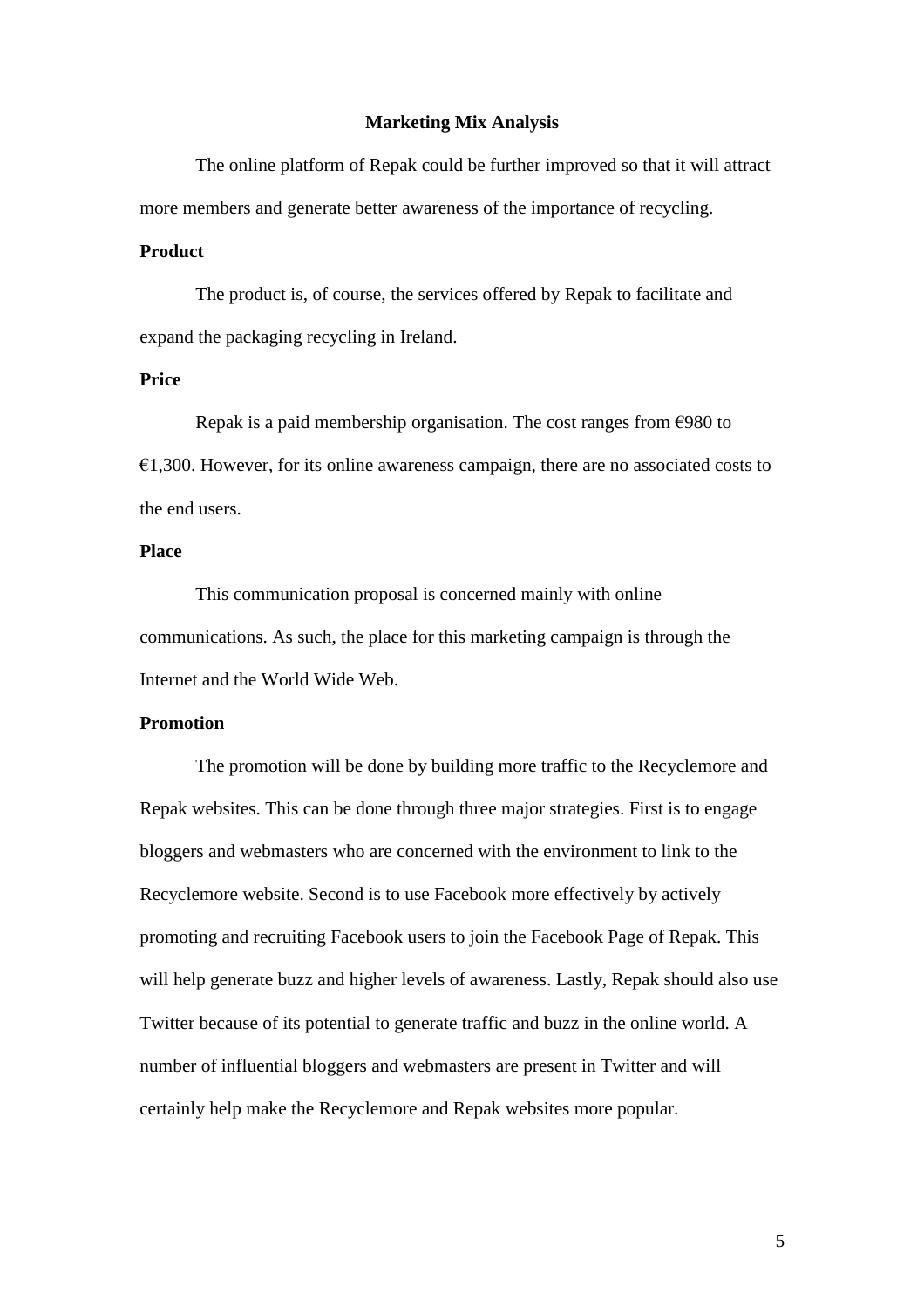## **Conclusion**

Repak, through its website www.Recyclemore.ie, is doing a great job of promoting awareness through articles in its blog, videos, and other information that could be found in the site. Repak could further refine its online marketing strategy by understanding its present internal and external situations, leverage its competencies, and improve on areas where it is presently weak. Although Repak has two websites, www.repak.ie and www.recyclemore.ie, they target different sets of audience and, hand in hand, both websites can help drive better awareness of who Repak is and what it does to help the environment.